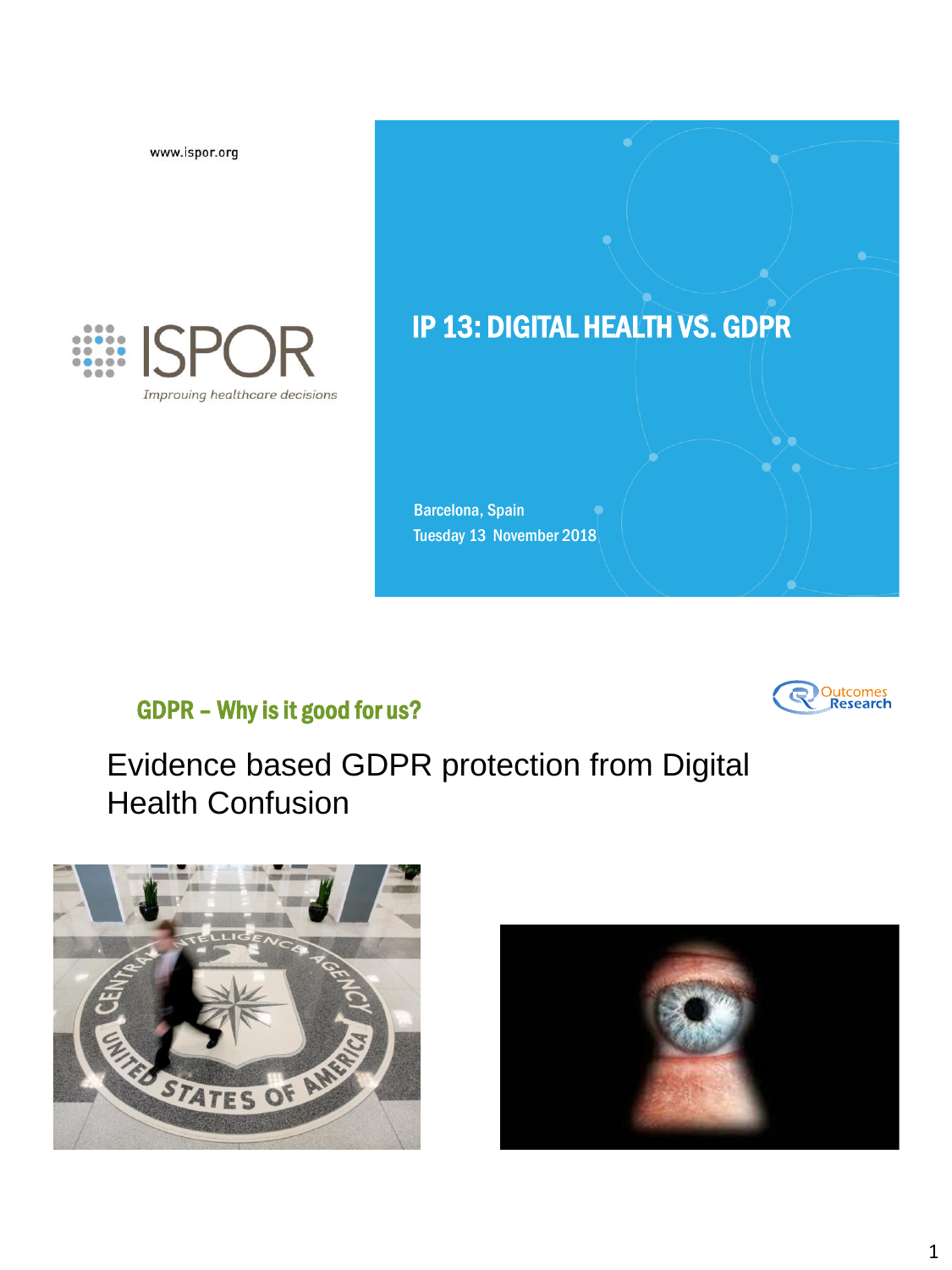

### GDPR – Why is it good for us?

**Did you know:** Smart TVs go far beyond tracking what you watch. Back in 2013, Samsung pulled data from Your smart TV and sent it to their servers in South Korea. It was a "glitch" in the system… Today, all of the Smart TVs may be listening in to your conversations and even watching you from its built-in video camera and transferring data to corporate servers…





#### GDPR – Why is it good for us?



#### **Digital Health**:

Soldiers using fitness-tracking devices inadvertently revealed the locations of US military classified bases

Fitness-tracking companies can pinpoint where people live, how often they sleep, and even when they are engaged in sexual activity based on data collected,



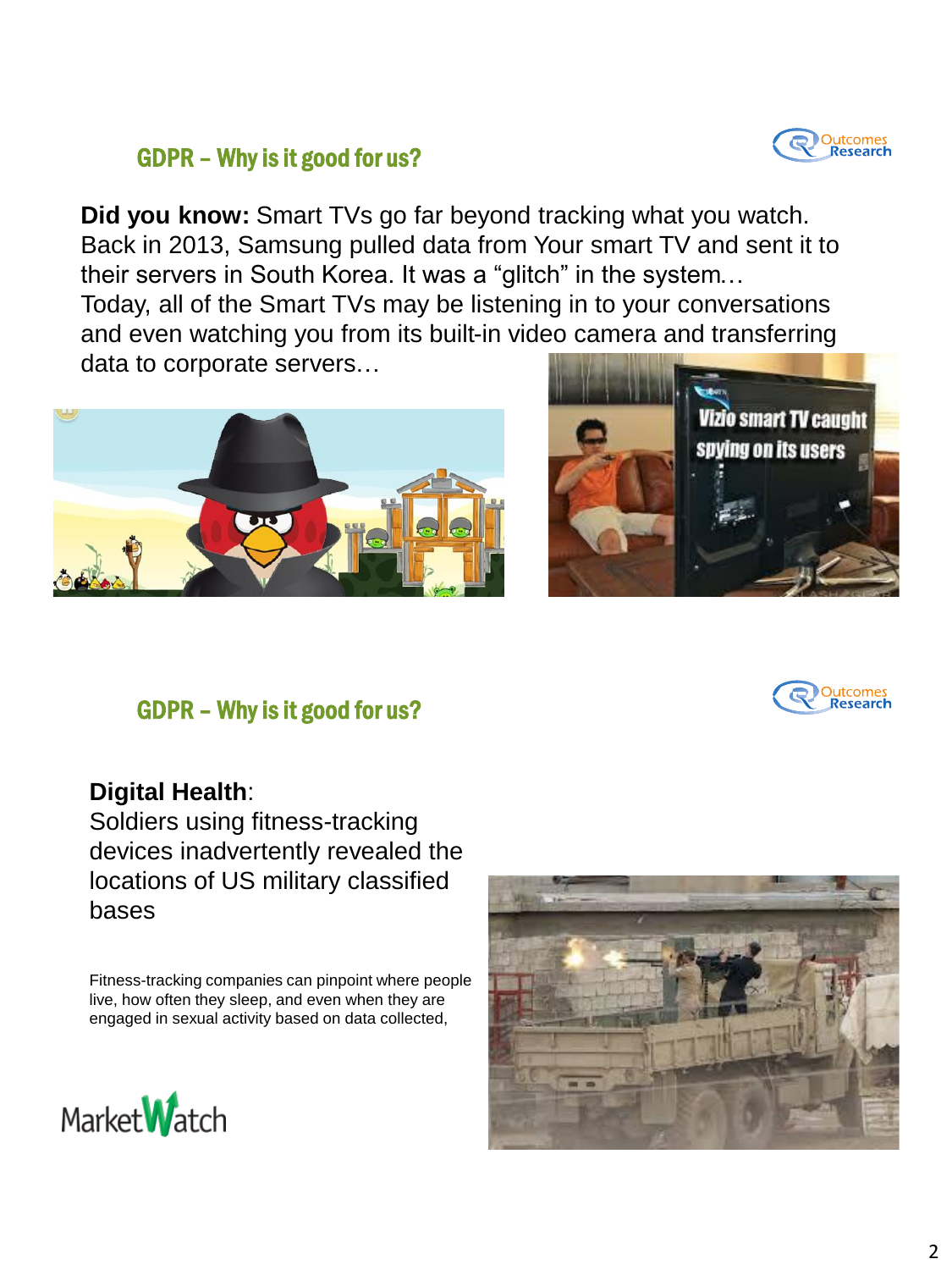# Is there a privacy issue with Digital Health?

**MARKA MARKA MARKARAN** 

#### Digital Healthcare Industry Landscape  $_{\text{test}}$





#### 3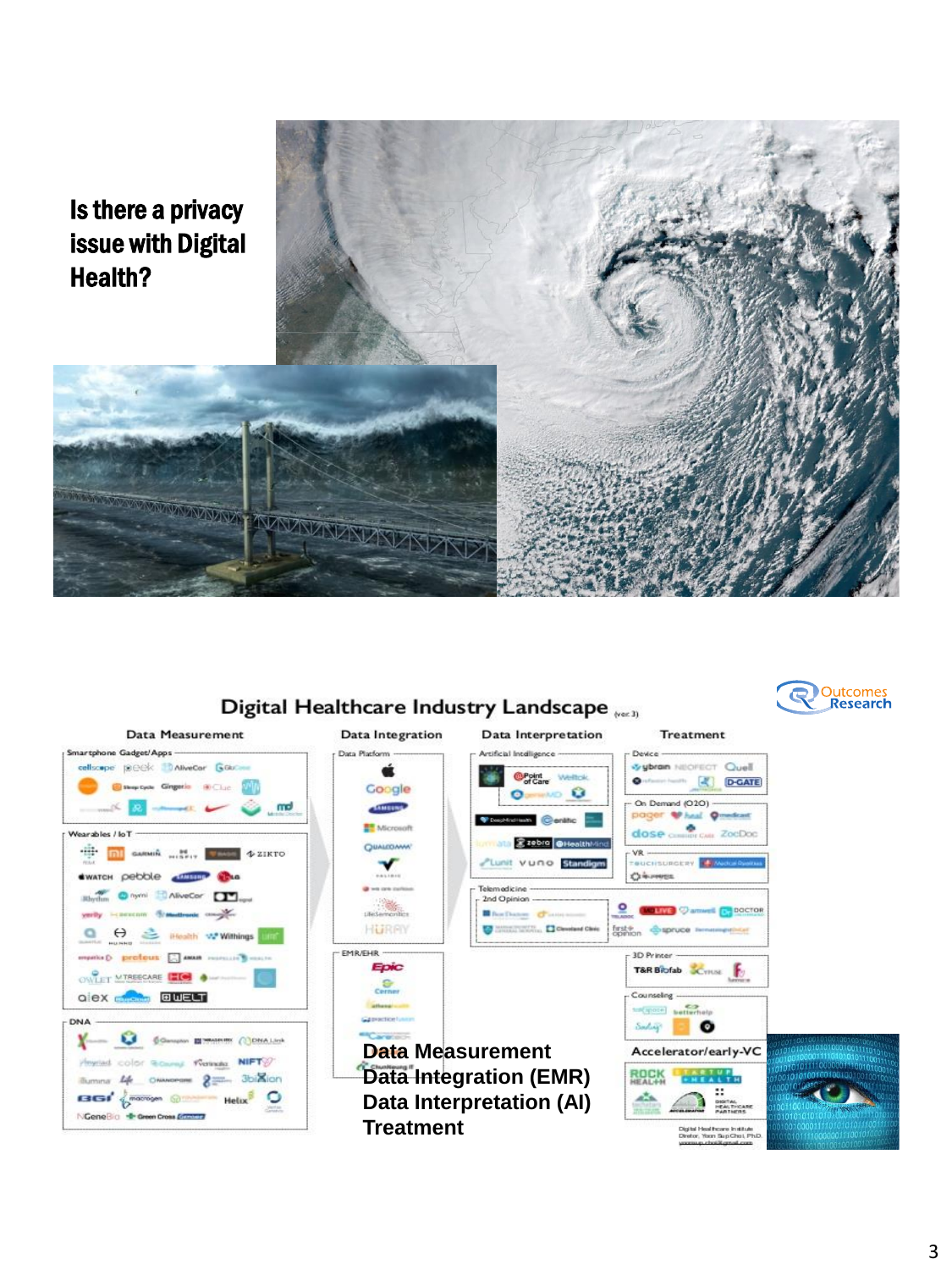

**Data resides on who's server?**

**MAGI** 

GDPR – Why is it good for us?

# **Digital pill helps identify gut health by tracking farts in real time**

"Data are encouraging that smart, swallowable capsules can provide new insight into gastrointestinal goings-on"

**Data Measurement Data Integration (EMR) Data Interpretation (AI) Treatment** 

## GDPR – Privacy Protection



Criminal penalties may allow for the deprivation of the profits obtained through infringements of this Regulation.

## **ARTICLE 83**

**Penalties** 

Point #4) Infringements of the provisions subject to administrative fines up to 10 million eur, or up to 2 % of the total WW annual turnover, whichever is higher;

Point #5) 20 mil EUR …. Up to 4% of total ww annual turnover, whichever is greater